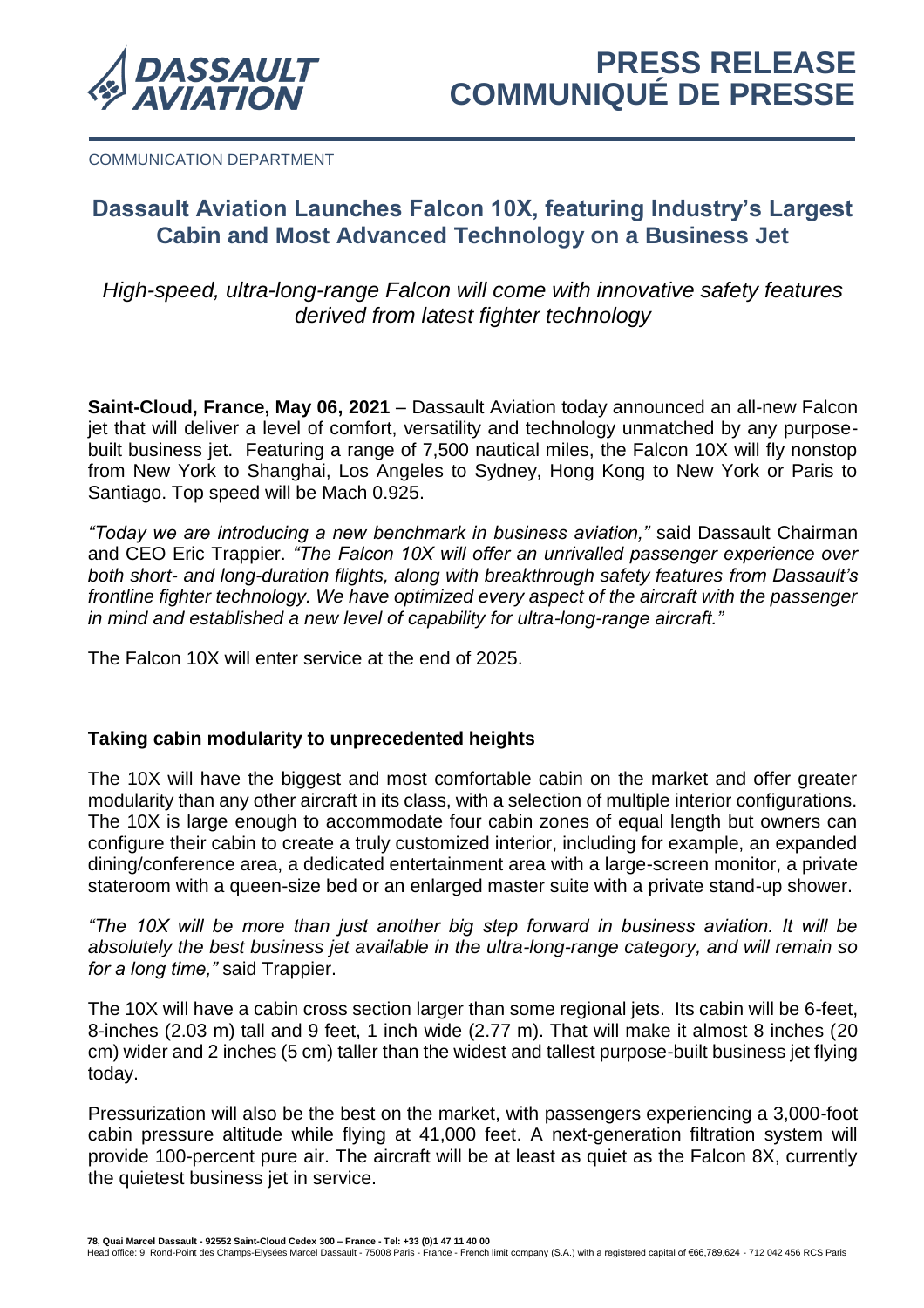

### COMMUNICATION DEPARTMENT

## **New structures, new materials, ultra-efficient power**

The 10X will feature an entirely new fuselage with extra-large windows—nearly 50 percent larger than those on the Falcon 8X. Thirty-eight windows will line the fuselage making for the brightest cabin in business aviation.

The high-speed wing will be made of carbon fiber composites for maximum strength, reduced weight and minimum drag. Tailored for speed and efficiency, the very-high aspect ratio wing will be equipped with advanced, retractable high-lift devices offering superior maneuverability at low approach speeds.

The twin-engine aircraft will be powered by business aviation's most advanced and efficient engine, the in-development Rolls Royce Pearl® 10X. The 10X is the latest, largest and most powerful version of the Pearl series, delivering more than 18,000 pounds of thrust.

# **A major advance in flight deck technology**

The Falcon 10X's flight deck will set a new standard in intuitive design, with touch screens throughout the cockpit. A next-generation Digital Flight Control System, derived directly from Dassault's latest military technology, will provide an unprecedented level of flying precision and protection, including a revolutionary, new single-button recovery mode.

A single smart throttle will serve as the primary power control, connecting both engines to the Digital Flight Control System which will automatically manage the power of each engine as needed in different flight scenarios.

Thanks to Dassault's breakthrough FalconEye® combined vision system—the first to offer both enhanced and synthetic vision capabilities—combined with dual HUDs able to serve as primary flight displays, the 10X will be capable of operating in essentially zero ceiling/visibility conditions.

*"We have set the bar for our new Falcon incredibly high,"* said Trappier*. "But I can confidently say that we have put this aircraft at the top of the market."*

\* \* \*